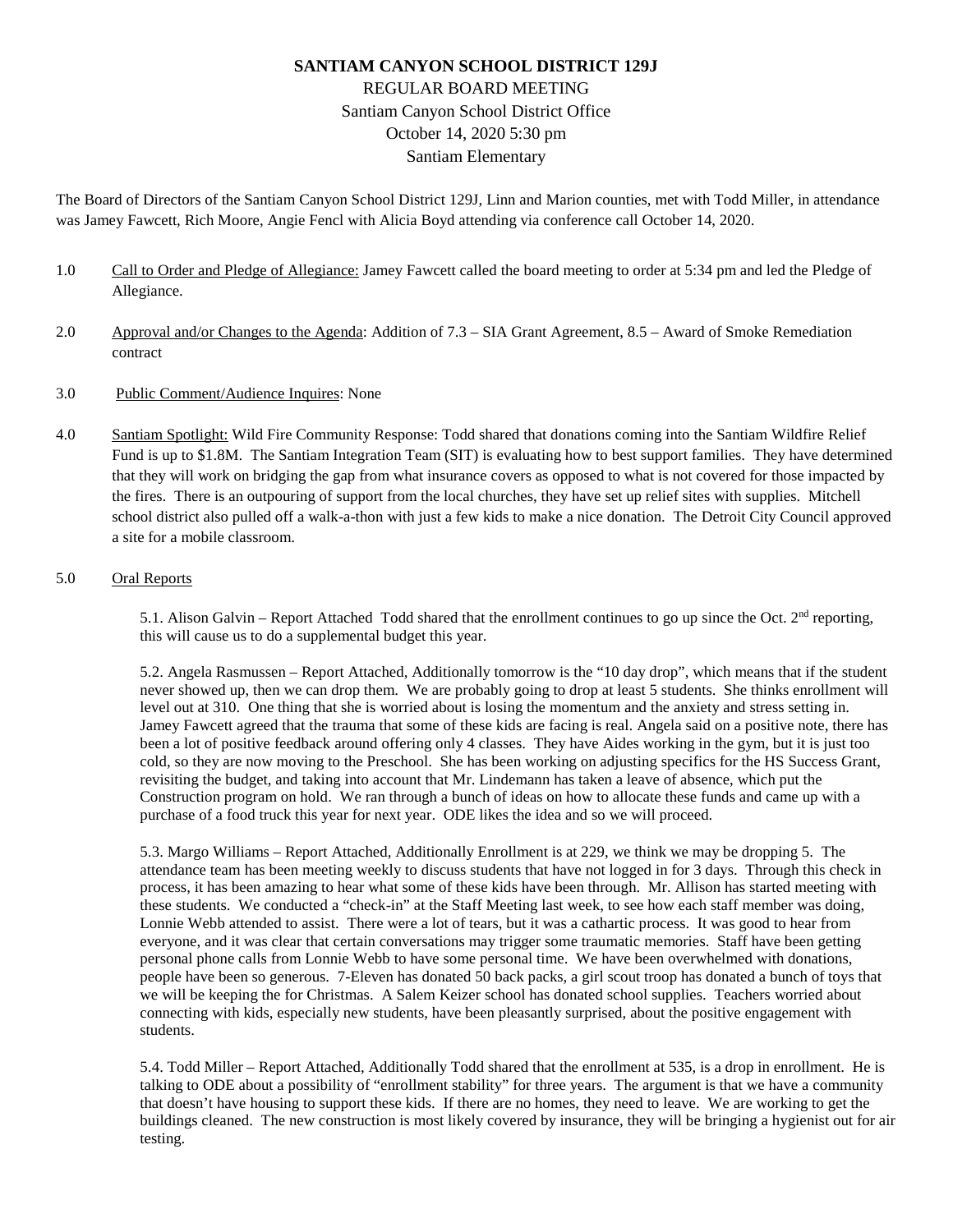We hear that the Legislature has approved a \$250K advance for us to move forward, with the contractor.

Regarding the existing buildings, we were denied insurance. Todd approached the Legislature and it approved the Wildfire Assistance for \$20M. However, ODE is surveying other school districts to see and submit their needs. It doesn't appear that the final approval will most likely be next Friday. Things are moving forward, but it takes so much time.

We have received a waiver to conduct "IN PERSON" instruction. The frustrating part, is that we physically allow people in, yet we don't have clean facilities to do so. This will basically be Distance Learning from a location. A hub will be set up for students to go. We will focus on Idahna and Gates first. We will focus on kids that are not engaging first and as our buildings come on line, we can bring more kids in. When we switch out to In-Person Instruction, the next phase will be bringing kids in for learning, reading, potentially CTE, we are exploring the possibilities. We need to get data from families in order to roll this out. In-Person learning can't be required, due to the guidelines, so we still need to run the distance learning option.

We are at an interesting point right now with the budget. We are getting pools of \$ coming in from other grants, and it will be interesting to manage these dollars.

One thing that is clear, the state has never seen a disaster like this.

5.5. Yvonne shared the September 2020 financial report.

## 6.0 Consent Agenda:

A motion was made by Rich Moore to approve the consent agenda including the minutes of the August 12, 2020 regular meeting, the September 29, 2020 Special Board Meeting as well as the August and September Expenditures; Angie Fencl seconded, the motion passed 4-0.

## 7.0 Action Items:

7.1. Approve Updated District Calendar, Angie Fencl made a motion to approve the updated district calendar, Rich Moore seconded, the motion passed 4-0.

7.2. Adjust November Board Meeting Date due to Veteran's Day, Rich Moore made a motion to adjust the November Board Meeting to November 18<sup>th</sup>, due to Veteran's Day, Jamey Fawcett seconded, the motion passed 3-0.

7.3.Accept the State of Oregon Grant Agreement in the amount of \$337,719.15 for the Student Investment Act. The plan was approved at an earlier date. This will fund the Elementary Music Teacher, the Special Ed Teacher at the Jr. Sr. High, a pilot program for Pharmacy Tech, Culinary equipment, and Attendance Services. Angie Fencl made a motion to accept the grant dollars, Rich Moore seconded, the motion passed 4-0.

## 8.0 Information Items:

8.1. First Reading of Policies

8.2. Construction Update: Steve from HMK said they are moving forward with all the exterior work that they can do as they wait for the buildings to become available to start working on again. Next week there will be a lot of concrete work done, you will really be able to get a feel of what the campus will feel like. By the end of November the MPP will be installed, so there will be a shell structure of the gym. It will go up quickly.

8.3. International Club Poinsettia Fundraiser, November 1st – 14th, 2020.

8.4. OSBA 74th Annual Convention, November 14, 2020 (Virtual)

8.5. Award of smoke remediation: This is for the existing buildings including district office, gym, elementary and \$1.114M for the cleaning, this will be paid for by the state (loan) and then FEMA will reimburse 75% and then the State will loan forgiveness for the loan

Rich brought up that we need to be thanking all the donors. Angela said that the Leadership class will be

## 9.0 Items for the Next Meeting/s: